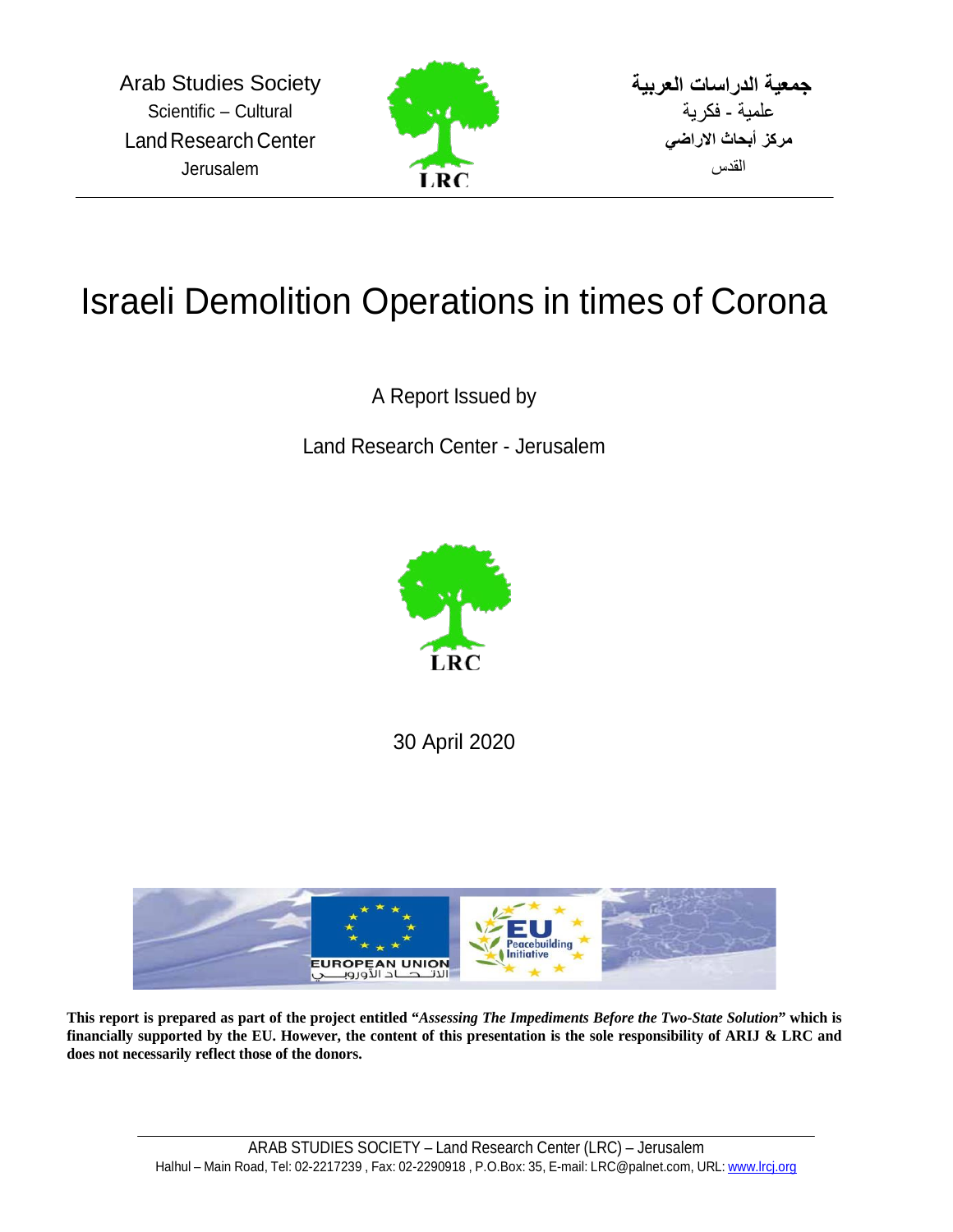

**جمعیة الدراسات العربیة**  علمیة - فكریة **مركز أبحاث الاراضي** القدس

## **Preface**

The world is united in the face of the Corona pandemic, but Palestinians are alone facing the Occupation's pandemic, Palestinians are also forced to stay in their homes after the Palestinian Authorities announced a state of emergency in the occupied territories in March  $5<sup>th</sup>$  2020, but the occupation's demolition operations that target Palestinians' houses and facilities escalated rapidly during these times.

We were hoping that human rights violations would stop during the state of emergency to confront this global pandemic, as during these difficult times the whole world is uniting even enemies.

## **Israeli Demolition Operations Since 5 March 2020**

According to LRC field reporters, Since March 5<sup>th</sup> until April 30<sup>th</sup>, the Israeli Occupation demolished 19 houses, 5 of them are inhabited, and the rest are under construction, they also demolished 39 facilities all of them are in use, expect for two under construction cisterns.

As a result of these demolition operations, 29 people lost their homes, among them 13 children, and 35 families lost all or some of their income source after destroying their facilities. In addition to 114 heads of cattle became out in the open after the occupation destroyed their barns.

The Occupation claimed that they did not target used or inhabited facilities and houses, but LRC documented facts on the grounds that expose their lies and the crimes against humanity Palestinians are victims of in these difficult times.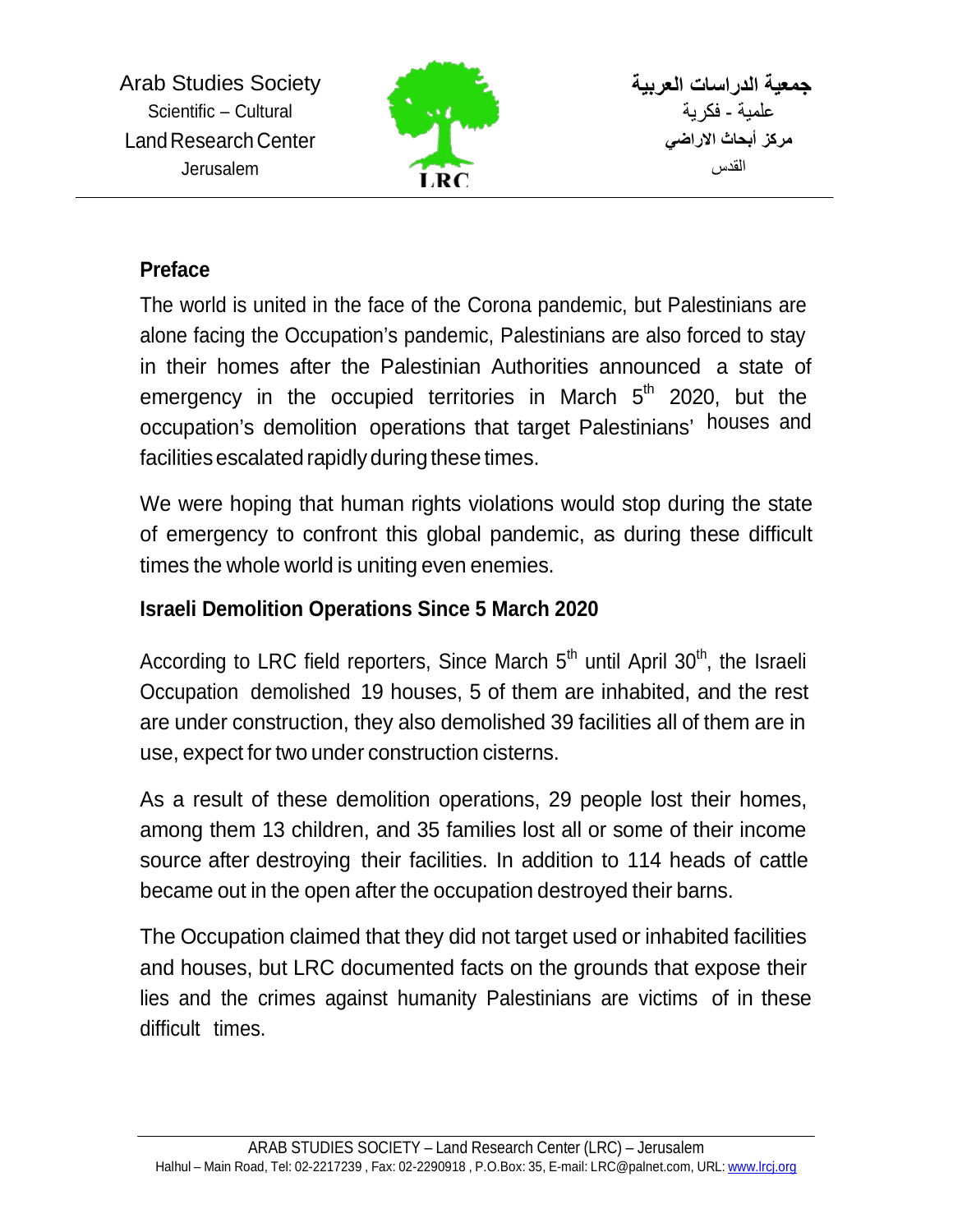

LRC also documented Settlers' assaults against Palestinians, their lands, fields, houses and vehicles under the protection of the occupation's forces (which we will undertake in a future report).

While "Stay home" became a global slogan, what a family that lost its home will do and feel?

The world must stop this sadistic occupation, which has a desire to harm that increases the more its victim bleeds.

Hereinafter a detailed table for demolitions of houses and facilities:

The following table shows number of demolished houses since announcing a state of emergency in (March 05 2020 – April 30 2020) in The West Bank (includingeastJerusalem)-Palestine:

| governorate  | Demolished | Area           | Family  | children       | Under          | inhabited      |
|--------------|------------|----------------|---------|----------------|----------------|----------------|
|              | houses     | in.            | members |                | construction   |                |
|              |            | m <sup>2</sup> |         |                | houses         |                |
| Jerusalem    | 1          | 16             | 5       | $\overline{2}$ | 0              | $\overline{0}$ |
| Hebron       | 3          | 127            | 17      | 6              | $\overline{0}$ | $\overline{0}$ |
| Jericho      | 6          | 545            | 27      | 9              | 3              | $\overline{0}$ |
| Ramallah     | 4          | 432            | 22      | 11             | $\overline{0}$ | $\overline{4}$ |
| <b>Tubas</b> |            | 30             | 7       | $\overline{2}$ | $\overline{0}$ |                |
| Jenin        | 4          | 450            | 10      | 4              | $\overline{4}$ | $\overline{0}$ |
| total        | 19         | 1600           | 88      | 34             | 7              | 5              |

Source: firsthand field observation- Israeli Violations monitoring section – Land Research Center (2020)